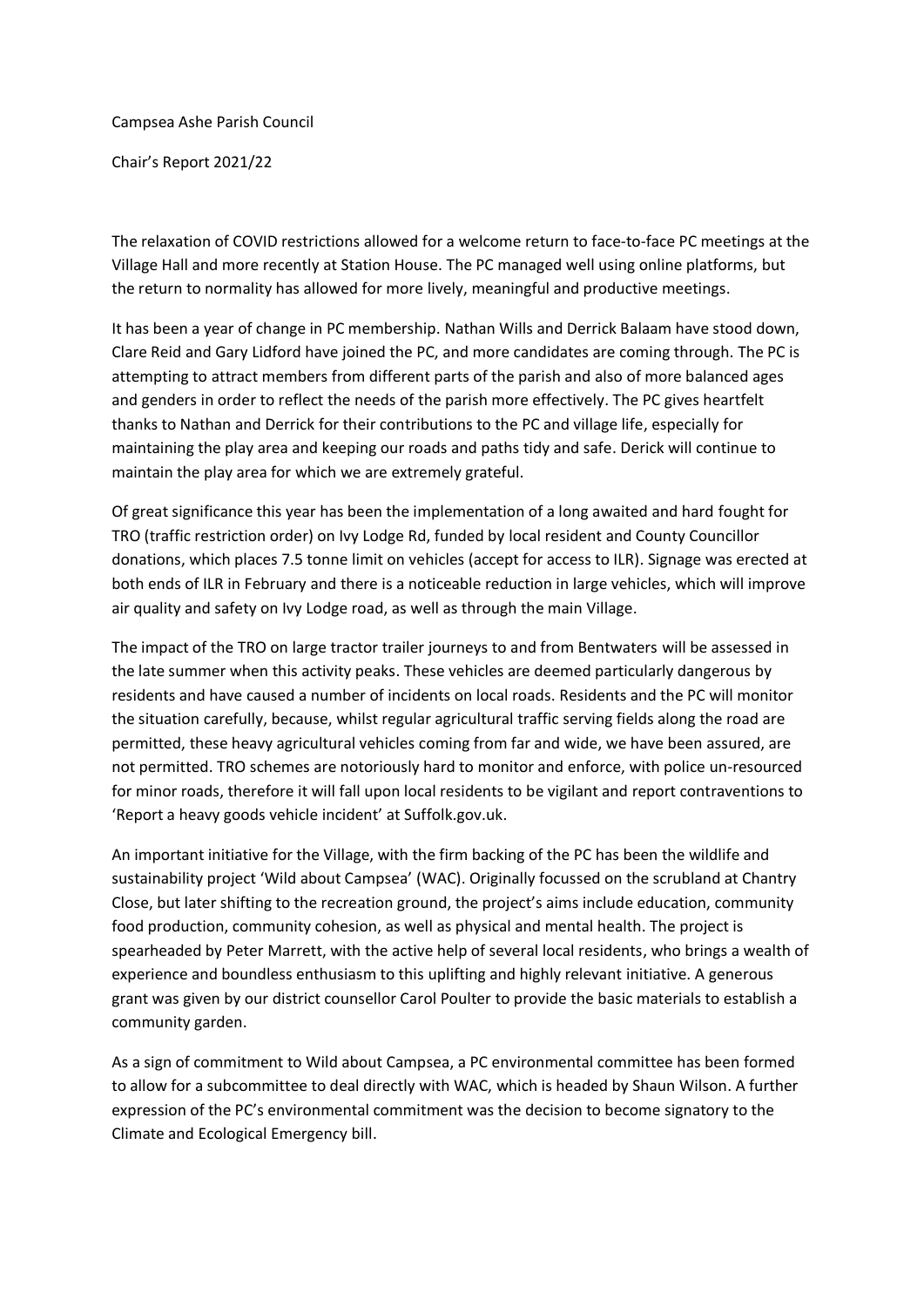This year the PC set up a 'planning committee' comprising 3 PC members who keep abreast of planning applications and make recommendations to the rest of the PC. The rationale for this committee is that the timing of individual applications means is not always possible to discuss individual applications at bi-monthly PC meetings. It was also decided that a more thorough approach was needed to deal with more complex and larger proposals that might represent a major impact on the village in terms of traffic and the environment – priorities for the PC which need to be reflected in its planning decisions.

The PC has also strengthened links with neighbouring PCs in the form of the 'Joint Parish Traffic Initiative' (JPTI), where PC members from different communities meet in a single forum to discuss ways to gain greater input into planning and highways decisions in response to a rising tide of local development. Traffic problems that affect our neighbours in Eyke, Tunstall and Snape for example are also our problems, with the same traffic moving through all our communities. Several major wind energy substations and the ever more likely Sizewell C will magnify traffic and pollution problems exponentially and we hope that the JPTI (representing many thousands of residents) will give us a louder voice and a better chance of achieving meaningful mitigations in the years ahead. Special thanks to Klaus Fortmann (Campsea Ashe Clerk) for his work on this initiative.

PC engagement in the Sizewell C proposals has been significant this year, most notably, our representation at last summer's planning inspectorate by Klaus Fortmann. Key issues for Campsea Ashe include: concerns over the location and suitability of the Park and Ride facility at Wickham market (which will be visible from Campsea Ashe); noise and vibration associated with night time rail movements (70%+ percent of Campsea Ashe homes are within a few hundred metres of the railway lines); and several hundred additional HGV movements per day, plus thousands of small vehicle movements on the A12 corridor and on our smaller roads which will cause pollution, and adversely affect us all as we go about our daily lives. The PC is working closely with other PCs including Marlesford and Wickham Market on these shared problems. Whilst the PC is not anti-nuclear and not anti-Sizewell C per se, we are very concerned about the detrimental impact of up to 15 years of construction on our rural area, disappointed by mitigation solutions offered thus far, and unimpressed by the level of meaningful communication and listening on the part of East Suffolk council and EDF – a widely held view amongst other affected PCs.

Relationships with community organisations continues. The Village Hall committee, with PC donations, has completed its much-needed toilet renovations work and the PC will support further renovation projects in the pipeline. Thank you to those on the Village Hall Committee for their efforts over the year, especially Todd Strahlow. Also the Campsea Ashe heritage group who will be publishing their own report on our website, and Station House which continues to make a remarkable contribution to the community and which has become a destination for cyclists. With Village Hall improvements, the Station house, an excellently run village shop, and our brilliant local pub, the Duck, Campsea Ashe has amenities to be proud of.

Chantry Close has been an important focus of PC time and effort this year. This parcel of land was informally promised to the PC in around 1991 and it has been the PCs intention to seek adverse possession and make use of the land for community benefit, be that for allotments, a wildlife reserve, or to sell part of the land to invest in the village hall. Unfortunately, the pursuit of legal title